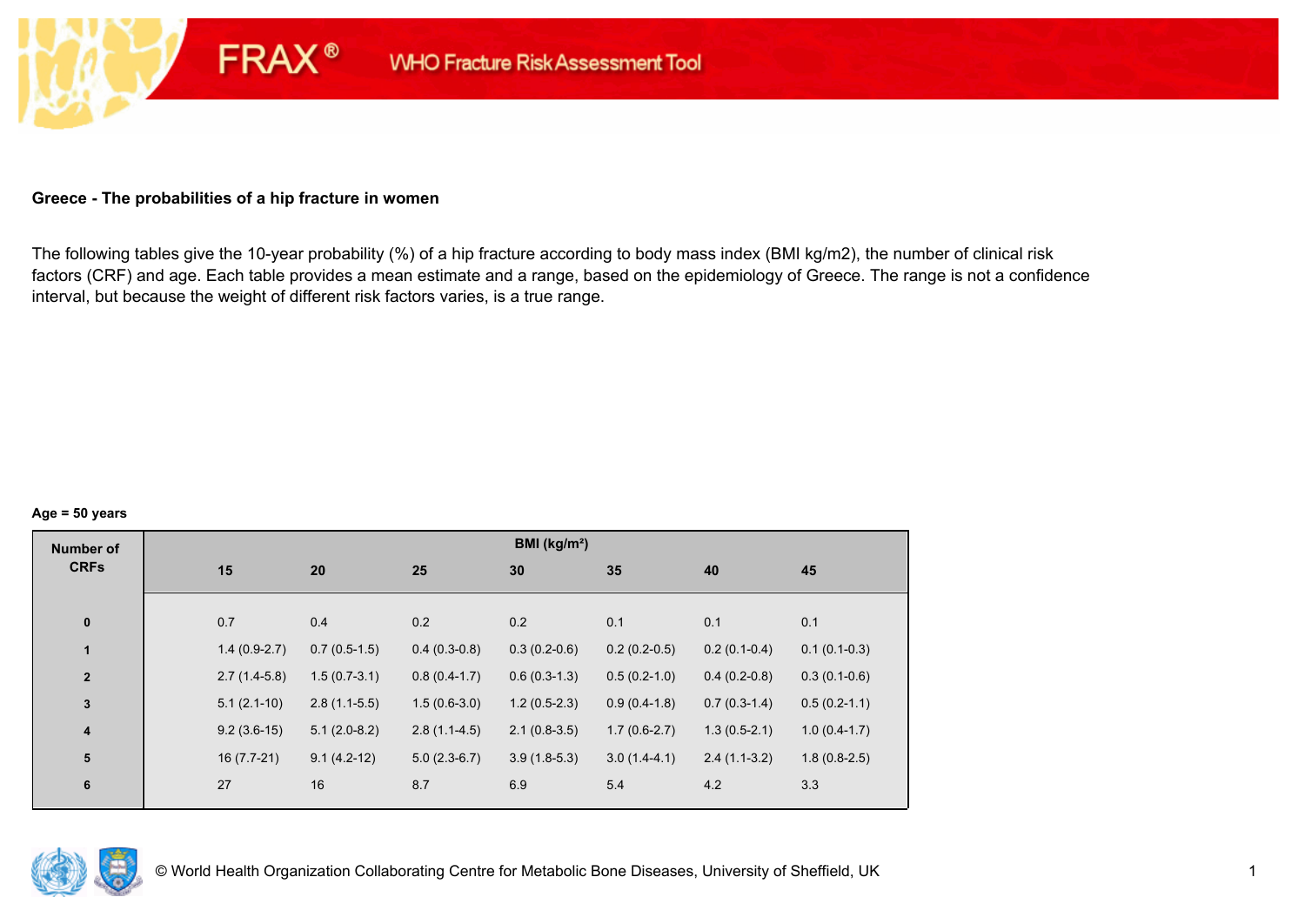**FRAX®** 

# **Age = 55 years**

| <b>Number of</b><br><b>CRFs</b> |                |                |                | BMI ( $kg/m2$ ) |                |                |                |
|---------------------------------|----------------|----------------|----------------|-----------------|----------------|----------------|----------------|
|                                 | 15             | 20             | 25             | 30              | 35             | 40             | 45             |
|                                 |                |                |                |                 |                |                |                |
| $\bf{0}$                        | 1.3            | 0.7            | 0.4            | 0.3             | 0.2            | 0.2            | 0.1            |
| $\mathbf{1}$                    | $2.5(1.7-4.4)$ | $1.4(0.9-2.4)$ | $0.7(0.5-1.3)$ | $0.6(0.4-1.0)$  | $0.4(0.3-0.8)$ | $0.3(0.2-0.6)$ | $0.3(0.2-0.5)$ |
| $\overline{2}$                  | $4.8(2.6-9.3)$ | $2.6(1.4-5.1)$ | $1.4(0.8-2.8)$ | $1.1(0.6-2.2)$  | $0.8(0.5-1.7)$ | $0.7(0.4-1.3)$ | $0.5(0.3-1.0)$ |
| $\mathbf 3$                     | $8.6(3.9-16)$  | $4.7(2.1-8.9)$ | $2.6(1.2-4.9)$ | $2.0(0.9-3.8)$  | $1.6(0.7-3.0)$ | $1.2(0.5-2.3)$ | $0.9(0.4-1.8)$ |
| $\boldsymbol{4}$                | $15(6.9-23)$   | $8.5(3.8-13)$  | $4.6(2.0-7.3)$ | $3.6(1.6-5.7)$  | $2.8(1.2-4.5)$ | $2.2(1.0-3.5)$ | $1.7(0.7-2.7)$ |
| ${\bf 5}$                       | 25 (14-33)     | $15(7.9-19)$   | $8.2(4.3-11)$  | $6.4(3.4-8.5)$  | $5.0(2.6-6.7)$ | $3.9(2.1-5.2)$ | $3.1(1.6-4.1)$ |
| 6                               | 40             | 24             | 14             | 11              | 8.7            | 6.8            | 5.3            |

#### **Age = 60 years**

| <b>Number of</b>        |                |                |                | BMI ( $kg/m2$ ) |                |                |                |
|-------------------------|----------------|----------------|----------------|-----------------|----------------|----------------|----------------|
| <b>CRFs</b>             | 15             | 20             | 25             | 30              | 35             | 40             | 45             |
| $\pmb{0}$               | 2.6            | 1.4            | 0.8            | 0.6             | 0.5            | 0.4            | 0.3            |
| $\mathbf{1}$            | $4.7(3.3-7.3)$ | $2.6(1.8-4.0)$ | $1.4(1.0-2.2)$ | $1.1(0.8-1.7)$  | $0.8(0.6-1.3)$ | $0.7(0.5-1.0)$ | $0.5(0.4-0.8)$ |
| $\overline{2}$          | $8.3(5.0-15)$  | $4.6(2.7-8.4)$ | $2.5(1.5-4.6)$ | $2.0(1.2-3.6)$  | $1.5(0.9-2.8)$ | $1.2(0.7-2.2)$ | $0.9(0.5-1.7)$ |
| 3                       | $14(7.5-25)$   | $8.2(4.1-14)$  | $4.5(2.3-8.0)$ | $3.5(1.8-6.3)$  | $2.8(1.4-4.9)$ | $2.1(1.1-3.8)$ | $1.7(0.8-3.0)$ |
| $\overline{\mathbf{4}}$ | 24 (13-35)     | $14(7.2-21)$   | $7.9(4.0-12)$  | $6.2(3.1-9.5)$  | $4.8(2.4-7.4)$ | $3.8(1.9-5.8)$ | $2.9(1.5-4.5)$ |
| ${\bf 5}$               | 38 (25-47)     | $23(15-30)$    | $13(8.3-17)$   | $11(6.5-14)$    | $8.4(5.1-11)$  | $6.5(4.0-8.6)$ | $5.1(3.1-6.7)$ |
| 6                       | 56             | 37             | 22             | 18              | 14             | 11             | 8.7            |

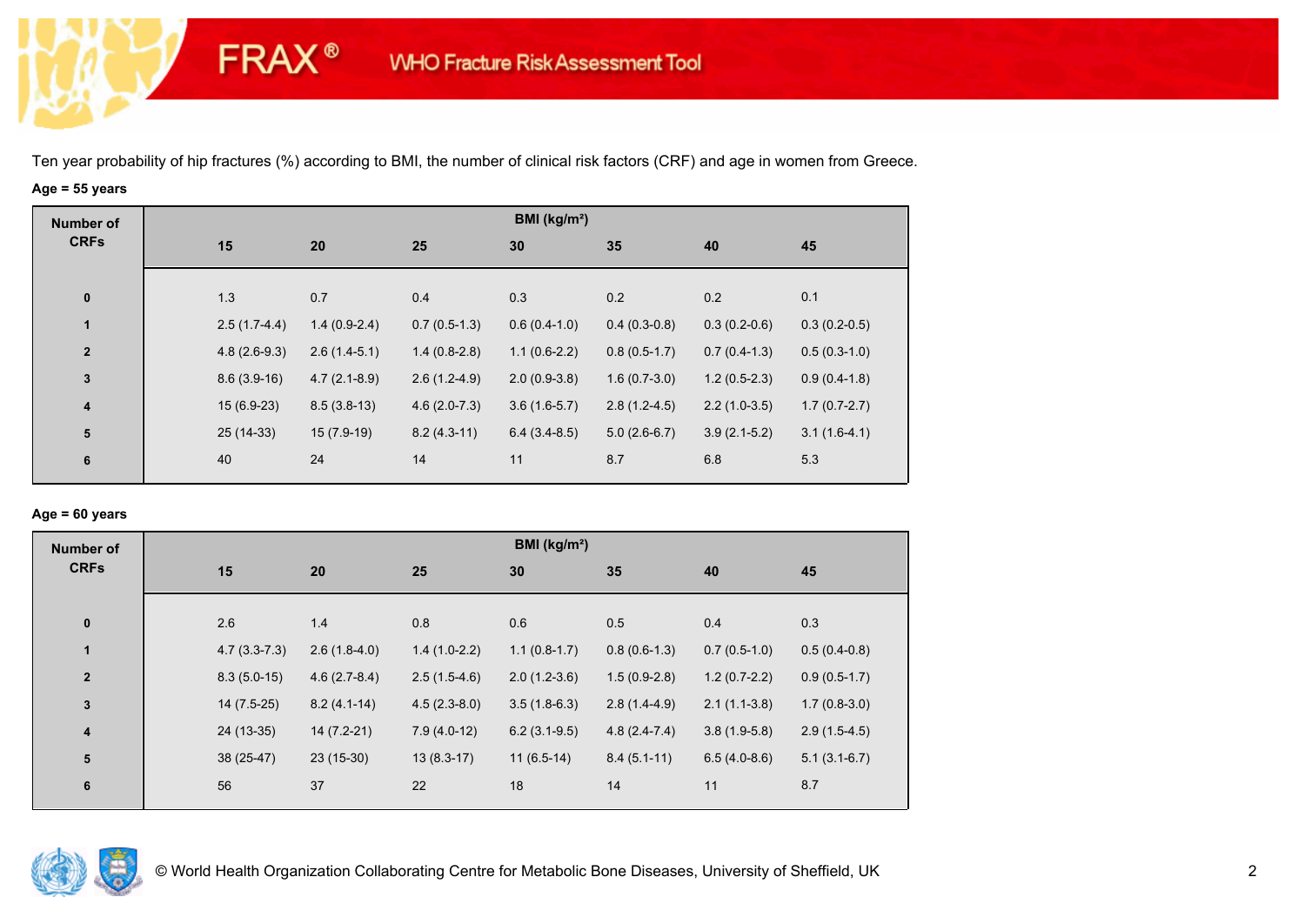**FRAX®** 

# **Age = 65 years**

| <b>Number of</b> |               |                |                | BMI ( $kg/m2$ ) |                |                |                |
|------------------|---------------|----------------|----------------|-----------------|----------------|----------------|----------------|
| <b>CRFs</b>      | 15            | 20             | 25             | 30              | 35             | 40             | 45             |
|                  |               |                |                |                 |                |                |                |
| $\bf{0}$         | 4.5           | 2.5            | 1.4            | 1.1             | 0.8            | 0.7            | 0.5            |
| $\mathbf{1}$     | $7.9(5.9-11)$ | $4.5(3.3-6.2)$ | $2.5(1.8-3.4)$ | $1.9(1.4-2.7)$  | $1.5(1.1-2.1)$ | $1.2(0.9-1.6)$ | $0.9(0.7-1.3)$ |
| $\overline{2}$   | $13(8.6-21)$  | $7.7(4.9-13)$  | $4.3(2.7-7.2)$ | $3.4(2.1-5.6)$  | $2.6(1.6-4.4)$ | $2.0(1.3-3.4)$ | $1.6(1.0-2.6)$ |
| $\mathbf 3$      | $22(13-34)$   | $13(7.4-21)$   | $7.4(4.1-12)$  | $5.8(3.2-9.7)$  | $4.5(2.5-7.6)$ | $3.5(1.9-5.9)$ | $2.7(1.5-4.6)$ |
| $\boldsymbol{4}$ | $34(21-47)$   | $21(13-30)$    | $12(7.2-18)$   | $9.8(5.6-14)$   | $7.7(4.4-11)$  | $6.0(3.4-8.9)$ | $4.7(2.6-7.0)$ |
| ${\bf 5}$        | $50(38-58)$   | $33(24-41)$    | $20(15-26)$    | $16(11-21)$     | $13(9.0-16)$   | $10(7.0-13)$   | $7.9(5.5-10)$  |
| 6                | 67            | 49             | 32             | 26              | 21             | 17             | 13             |
|                  |               |                |                |                 |                |                |                |

### **Age = 70 years**

| <b>Number of</b>        |             |                |                | BMI (kg/m <sup>2</sup> ) |                |                |                |
|-------------------------|-------------|----------------|----------------|--------------------------|----------------|----------------|----------------|
| <b>CRFs</b>             | 15          | 20             | 25             | 30                       | 35             | 40             | 45             |
|                         |             |                |                |                          |                |                |                |
| $\pmb{0}$               | 7.7         | 4.5            | 2.6            | 2.0                      | 1.6            | 1.2            | 0.9            |
| 1                       | $14(11-16)$ | $8.2(6.5-9.5)$ | $4.7(3.8-5.5)$ | $3.7(2.9-4.2)$           | $2.8(2.3-3.3)$ | $2.2(1.8-2.6)$ | $1.7(1.4-2.0)$ |
| $\overline{2}$          | $23(16-30)$ | 14 (9.7-19)    | $8.5(5.7-11)$  | $6.6(4.4-8.8)$           | $5.2(3.4-6.9)$ | $4.0(2.7-5.4)$ | $3.1(2.1-4.2)$ |
| $\mathbf 3$             | $36(26-48)$ | 24 (17-34)     | $15(9.9-22)$   | $12(7.7-17)$             | $9.2(6.0-14)$  | $7.2(4.7-11)$  | $5.6(3.6-8.4)$ |
| $\overline{\mathbf{4}}$ | 53 (42-66)  | $39(30-51)$    | 25 (19-35)     | $20(15-28)$              | 16 (12-23)     | $13(9.2-18)$   | $10(7.2-14)$   |
| 5                       | 69 (64-76)  | 56 (51-65)     | 40 (36-48)     | $33(29-40)$              | 27 (23-32)     | 22 (19-26)     | $17(15-21)$    |
| 6                       | 80          | 73             | 59             | 51                       | 42             | 35             | 28             |
|                         |             |                |                |                          |                |                |                |

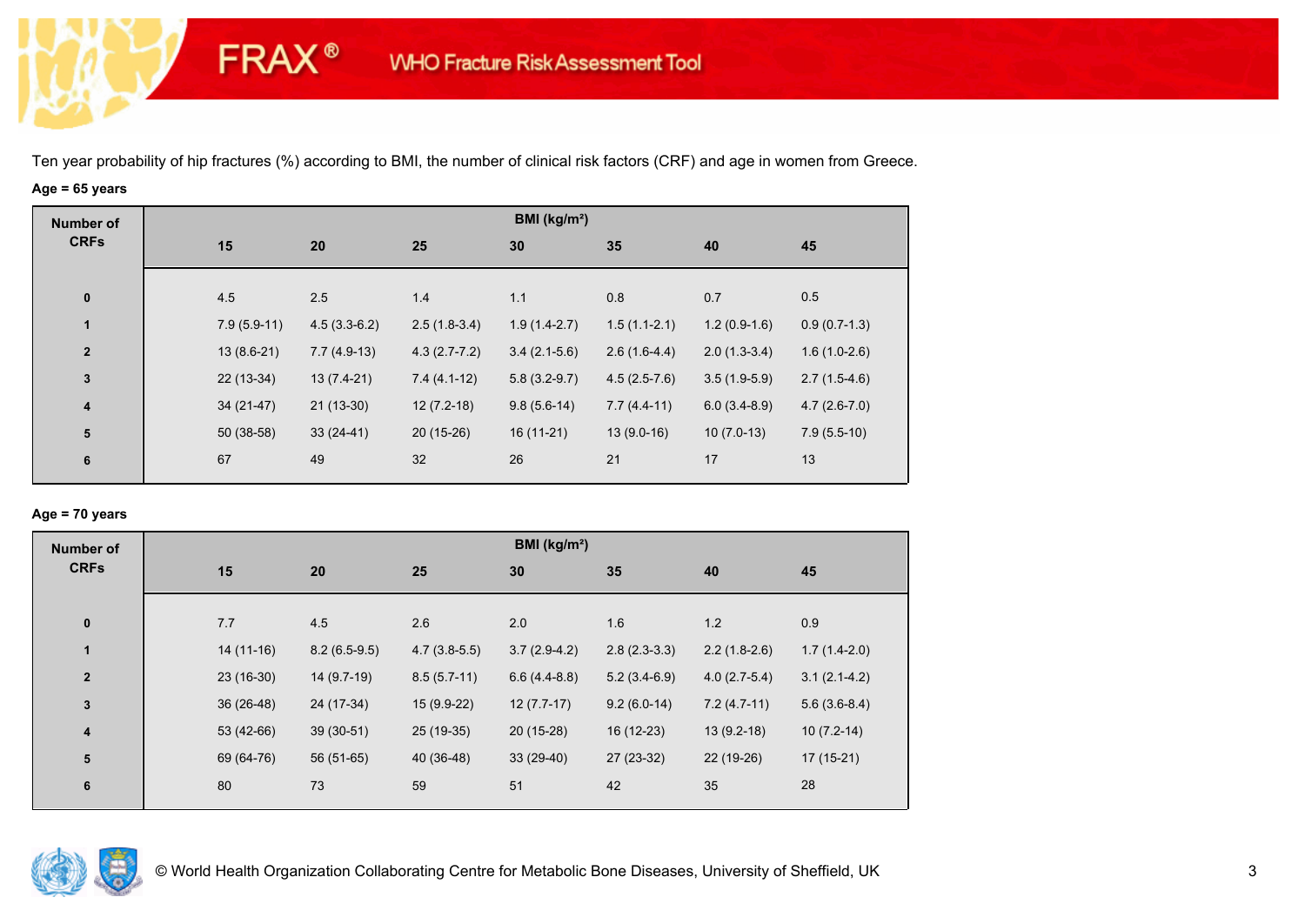**FRAX®** 

## **Age = 75 years**

| <b>Number of</b> |             |            |               | BMI (kg/m <sup>2</sup> ) |                |                  |                |
|------------------|-------------|------------|---------------|--------------------------|----------------|------------------|----------------|
| <b>CRFs</b>      | 15          | 20         | 25            | 30                       | 35             | 40               | 45             |
|                  |             |            |               |                          |                |                  |                |
| $\pmb{0}$        | 12          | 7.8        | 4.7           | 3.6                      | 2.8            | 2.2              | 1.7            |
| $\mathbf{1}$     | 22 (16-35)  | 15 (11-24) | $9.1(6.6-15)$ | $7.1(5.1-12)$            | $5.5(4.0-9.4)$ | $4.3(3.1 - 7.4)$ | $3.3(2.4-5.7)$ |
| $\overline{2}$   | $35(23-52)$ | 26 (16-40) | 17 (9.9-28)   | $13(7.7-22)$             | $10(6.0-18)$   | $8.1(4.6-14)$    | $6.3(3.6-11)$  |
| $\mathbf{3}$     | $51(35-68)$ | 41 (26-57) | 29 (17-44)    | 23 (13-36)               | 19 (10-29)     | $15(8.0-24)$     | $12(6.2-19)$   |
| 4                | 65 (49-77)  | 58 (40-72) | 45 (28-61)    | 38 (22-53)               | $31(18-45)$    | 25 (14-37)       | $20(11-30)$    |
| 5                | 76 (64-82)  | 72 (57-80) | 64 (45-73)    | 56 (38-66)               | 48 (31-58)     | 40 (25-49)       | $33(20-41)$    |
| 6                | 83          | 82         | 79            | 73                       | 66             | 58               | 50             |
|                  |             |            |               |                          |                |                  |                |

### **Age = 80 years**

| <b>Number of</b> |            |             |             | BMI ( $kg/m2$ ) |               |               |                |
|------------------|------------|-------------|-------------|-----------------|---------------|---------------|----------------|
| <b>CRFs</b>      | 15         | 20          | 25          | 30              | 35            | 40            | 45             |
| $\pmb{0}$        | 16         | 11          | 7.1         | 5.5             | 4.2           | 3.3           | 2.5            |
| $\mathbf{1}$     | 27 (20-42) | 20 (14-32)  | 13 (9.7-22) | $10(7.5-18)$    | $8.0(5.8-14)$ | $6.2(4.5-11)$ | $4.8(3.4-8.5)$ |
| $\mathbf{2}$     | 39 (28-57) | $31(21-48)$ | 23 (14-37)  | 18 (11-30)      | 14 (8.7-24)   | $11(6.7-19)$  | $8.7(5.2-15)$  |
| 3                | 53 (38-68) | 46 (30-62)  | $36(21-53)$ | 29 (17-45)      | 24 (13-37)    | 19 (10-31)    | $15(7.9-25)$   |
| 4                | 65 (49-76) | 60 (43-72)  | $52(34-65)$ | 44 (27-58)      | $37(22-50)$   | $30(17-42)$   | $25(13-35)$    |
| ${\bf 5}$        | 75 (62-80) | 72 (57-79)  | 67 (49-75)  | 60 (42-69)      | 53 (34-62)    | 45 (28-54)    | 38 (22-46)     |
| 6                | 81         | 80          | 78          | 73              | 67            | 60            | 53             |